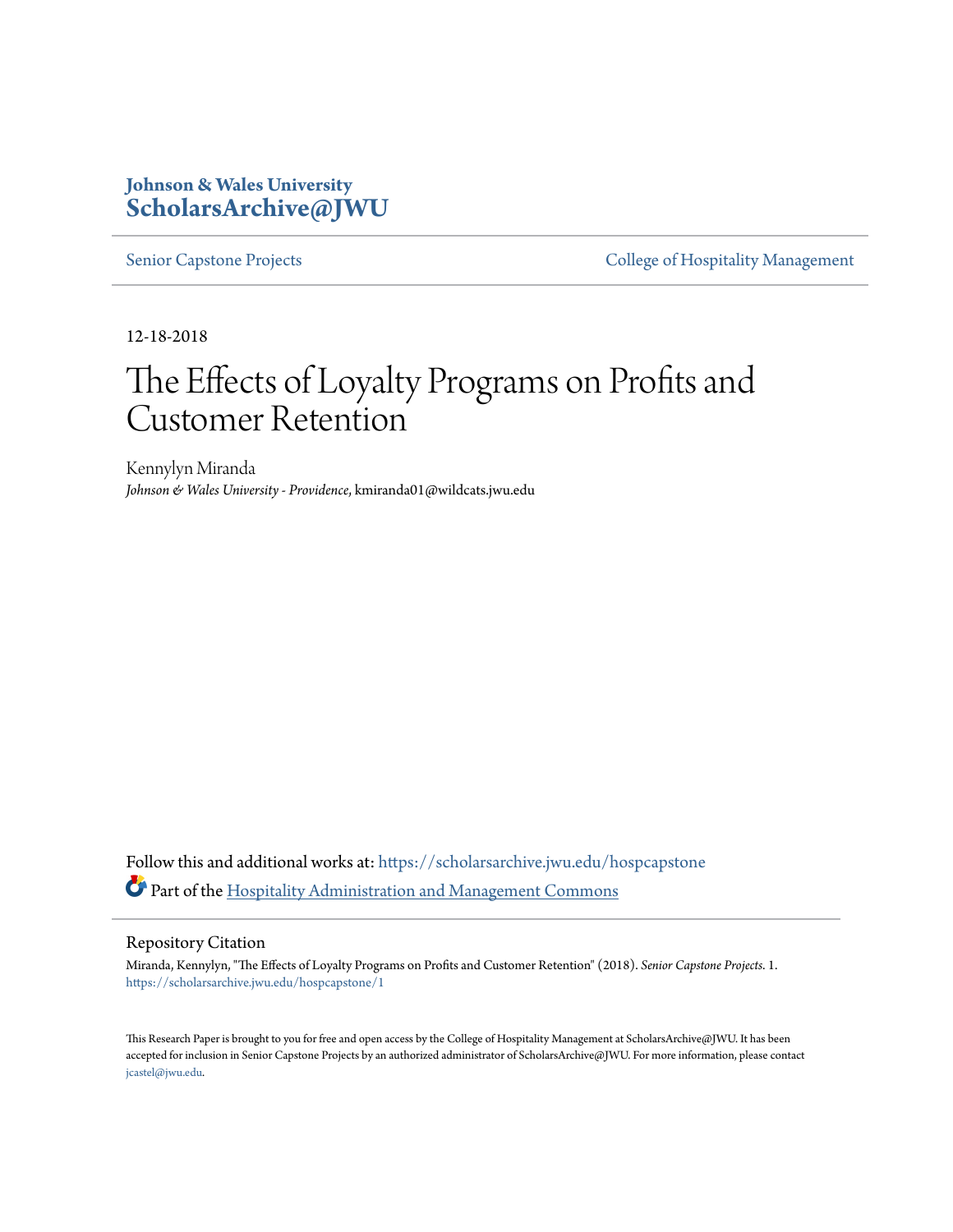The Effects of Loyalty Programs on Profits and Customer Retention

Kennylyn Miranda

Johnson & Wales University

HOSP 6900 Hospitality Capstone

December 15, 2018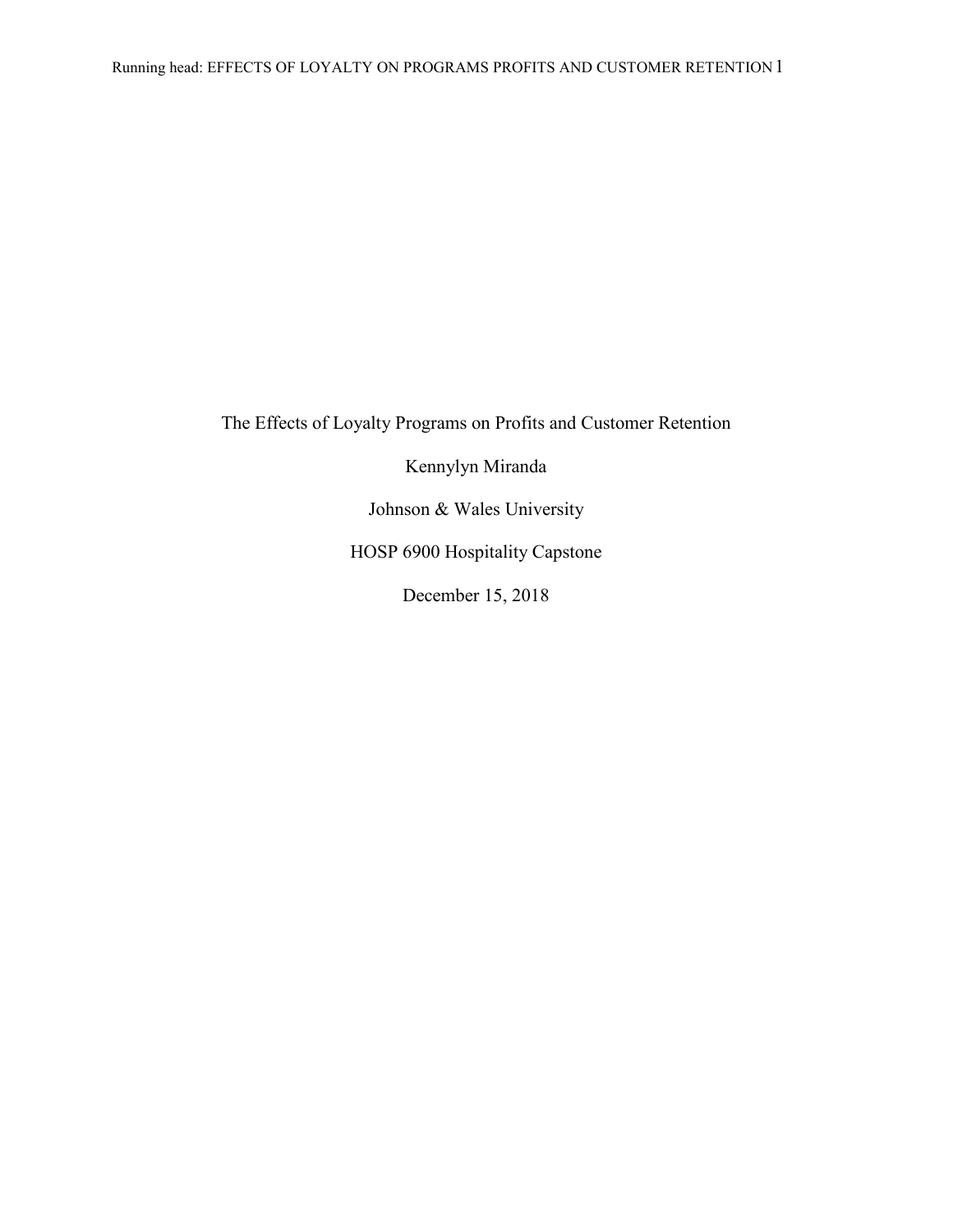# **Table of Contents**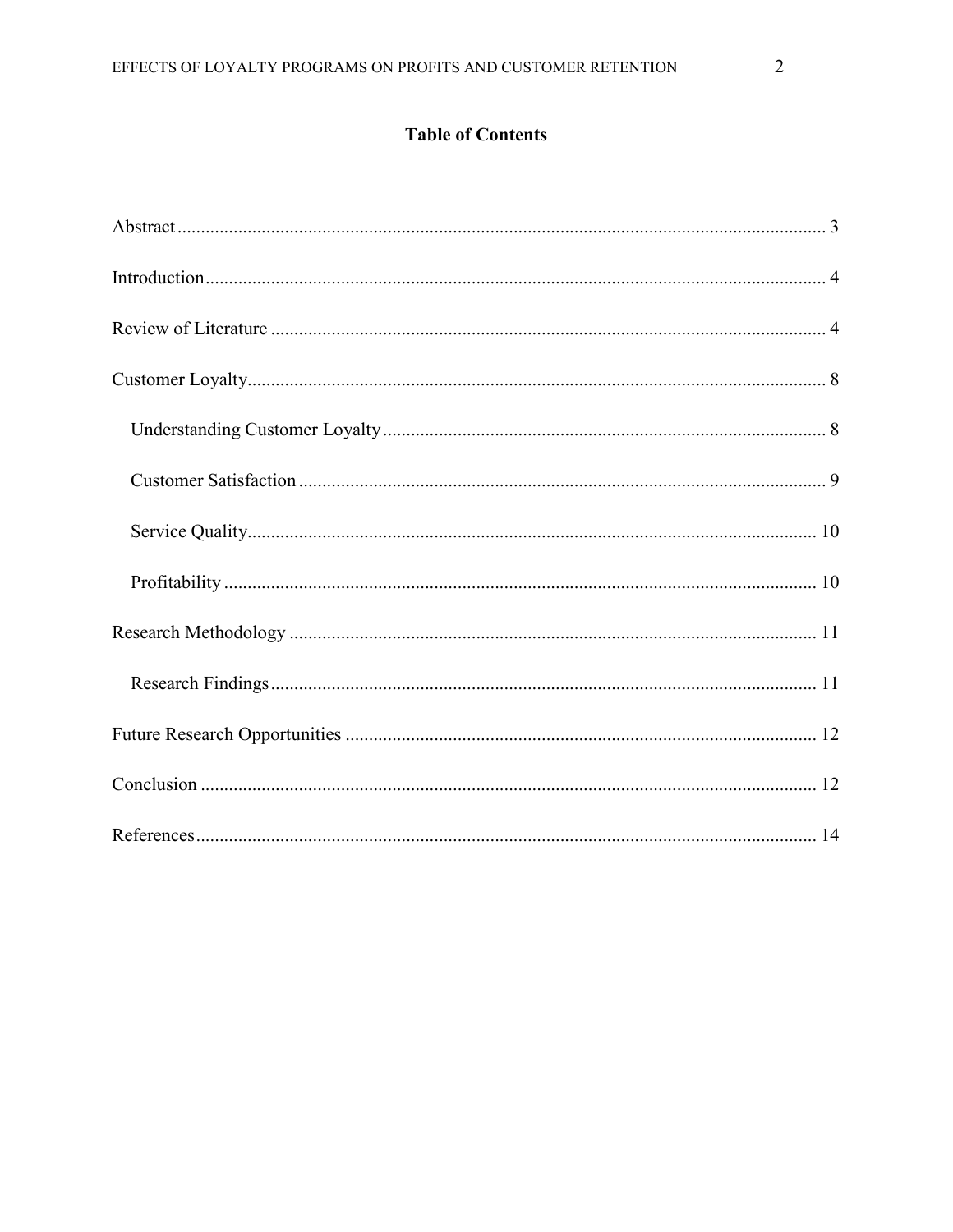#### **Abstract**

The purpose of study is to do an empirical analysis of the effects of customer loyalty and how it relates to customer retention and increases overall profits, particularly in the hospitality industry. The hospitality industry is continually changing and is encompassed in a highly competitive environment. Loyalty Programs are a form of marketing strategies that are set to attract, maintain, and enhance customer relationships (Yoo, 2011). The discussion of the study indicates that there is a significant increase in company profits due to customer retention and loyal customers.

In any business customer loyalty is a factor that drives the overall success of the company. It can be quite challenging because there are many other variables that affect customer loyalty which effects customer retention and profits. Variables that affect customer loyalty are increased competition and duplicate of products and services. Another variable is Customer relationship management, which is a strategic necessity for attracting and increasing loyal customers. This relationship encompasses every service related process and direct interaction ultimately enhancing the customer's overall experience.

*Keywords:* Customer loyalty, loyalty programs, rewards, service, corporate strategy, net promoter score, perceived program value, service quality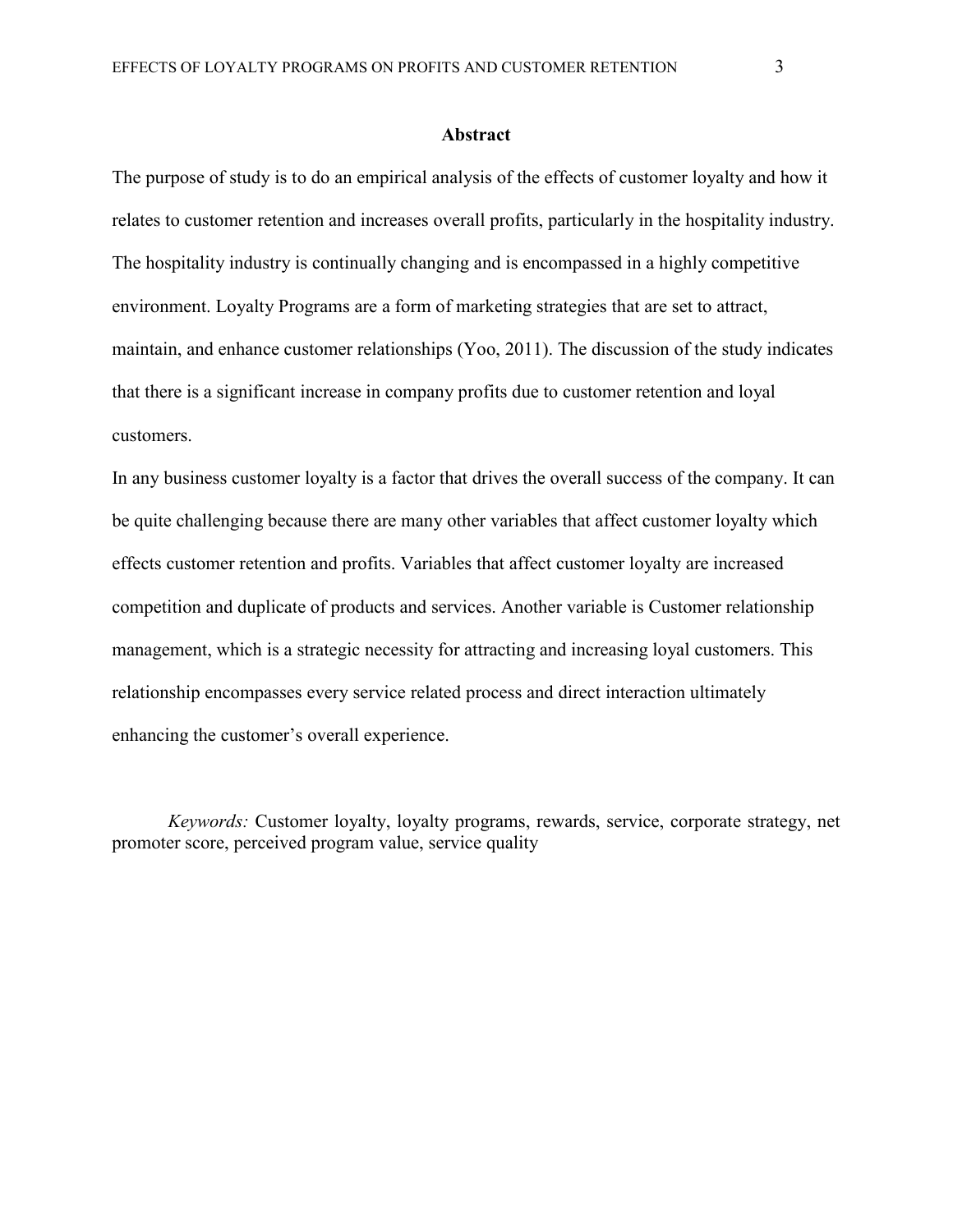#### **Introduction**

In a highly competitive environment, large and multinational companies must continue to innovate and focus towards improving the quality of their products and services. Hospitality executives are challenged with the need to retain current, future, and potential customers. Many consumers state that their favorite go to places are the ones that offer incentives. With that being said, perhaps customer loyalty programs really do keep customers loyal for the long-term. Customer loyalty is more than just finding and keeping the right customers. It is the key to maximizing profits. Acquiring a new customer is anywhere from 5 to 25 times more expensive than retaining an existing one (Gallo, 2014). Ultimately, keeping the right customers adds value and other benefits to the company. This would entail that companies do not necessarily have to go out and find new customers, they just have to keep the ones they have happy. According to Fred Reichheld (n.d.) of Bain & Company, inventor of the net promoter score (NPS) "Increasing customer retention rates by 5% increases profits by 25% to 95%." (p. 2). Customers that return not only spend more over time but refer others as well.

# **Review of Literature**

The hospitality industry embraces loyalty programs for a variety of objectives including rewarding loyal customers, generating customer information, increasing profits, manipulating consumer behavior and defending their market share (Xie & Chen, 2014). Loyalty programs are essential not only to ensure customer retention but also to encourage active purchases. This serves as motivation for customers' to continue purchasing while accumulating rewards (Lewis, 2004). A study by Xie & Chen (2014), *How loyalty programs: how valuable is valuable enough?*  Examines the effects of perceived program value in determining customers' active loyalty. The study (Xie & Chen, 2014) breaks down loyalty program practices and compares loyalty program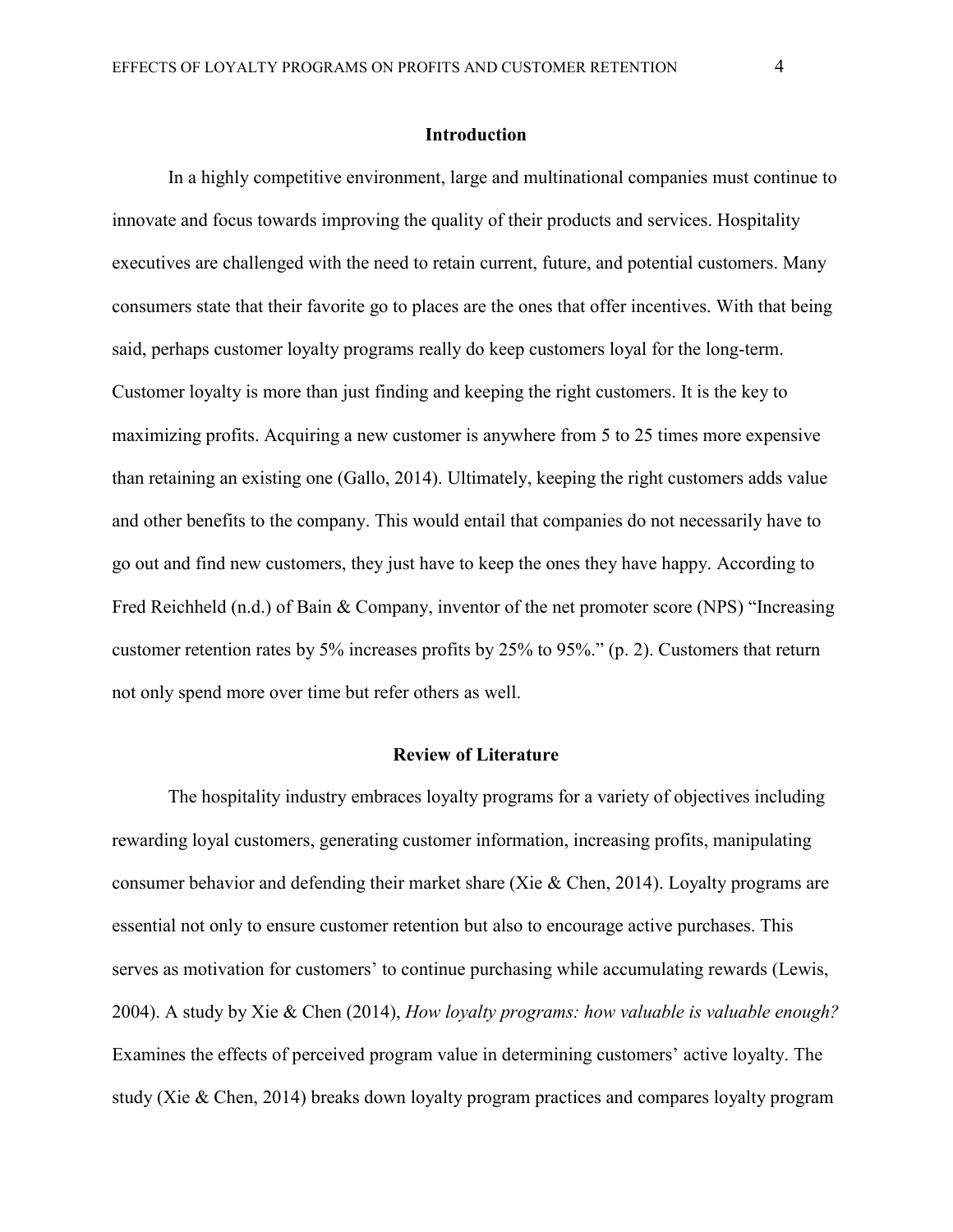value of 11 major hotel loyalty programs.

A book written by Stephan Butscher (2002), a partner with Simon-Kucher & Partners Strategy & Marketing Consultant in Bonn, Boston, London, Munich, Paris, Tokyo, Vienna, and Zurich. He is a managing director of their London offices. He has published two other books on customer loyalty as well as 80 articles on retention marketing, international strategy in various professional journals in Europe and the United States. The book *Customer clubs and loyalty programmes* (Butcher, 2002*)* emphasizes that in every industry and company, customer loyalty marketing is an important pillar of corporate strategy.

Author Stephan Butscher (2002) explains in detail the necessary steps to research plan and launch a successful program that will build long-term relationships between the company and consumer. The book contains case studies and emphasizes value measurement so that it will enable companies to integrate loyalty programs into every part of the organization. This article will contribute greatly to research. Having insight from an expert who has had experience in other industries will bridge the gap to what customers are enticed to when it comes to customer loyalty programs. With this book this will give a mean understanding about loyalty marketing from a general perspective.

The professional journal article is associated with is the International Journal of Hospitality Management. The purpose of the authors is to explore the effectiveness of loyalty programs in the lodging Industry. This article was developed by authors who are considered experts in their field also all employed at Ming Change University for the Department of Hospitality Management. The article, *Do reward programs truly build loyalty for the lodging industry,* examines whether customer's value perception of loyalty program truly affect brand loyalty or program loyalty. Only the customers can determine value. You cannot build value or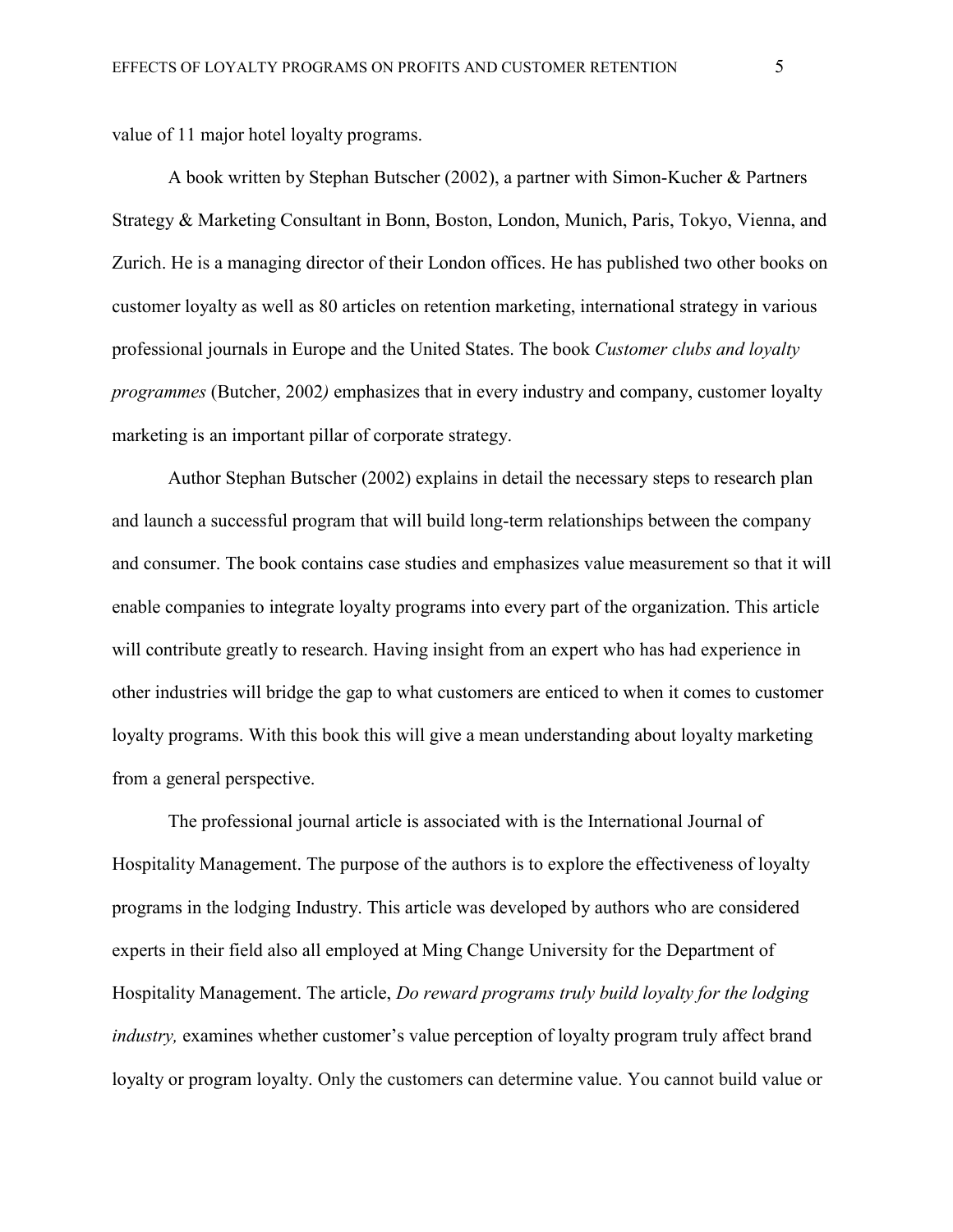even create it through clever marketing. Value is only created when a customer puts it into use (Vargo & Lusch, 2004). Hotels continue to explore the effectiveness of customer reward programs. The research investigates how the timing of rewards affects customer loyalty for hotels and customer satisfaction.

As a result of Vargo & Lusch (2004) study, immediate rewards are more effective in building a program value to the customer. Managers need to consider the timing of rewards as an important factor when designing loyalty programs. This will help in the design of their reward programs to meet customer's wants, needs and overall true loyalty behavior that will yield profits. The research (Vargo & Lusch, 2004) also emphasizes the need to first understand the customer experience. This can be done by striving to offer the best value to form program loyalty and provide a positive satisfied experience to win customer loyalty.

An additional review written by Amy Gallo (2014) of *Harvard Business Review*, which provides academic authors, lecturers, and experts in the field, the importance of keeping the right customers is so valuable, spending time and resources to go out to find new clients is helpful, but unnecessary. By understanding whether your company is retaining customers you must know your customer churn rate. This metric measures the percentage of customers who end their relationship with a company in a particular period. The churn rate is measured by month, quarter, or year depending on the industry. With being able to calculate a company's churn rate this will allow opportunities to identify what factors contribute to why customers are leaving or better yet identify ways of better management of customer relationships so that they don't leave.

Bain & Company is one of the world's top business consulting firms that help companies get results they desire by focusing on strategic decisions and actions that are tailored to the consumer's reality. They have been in business for more than 40 years. Their services go beyond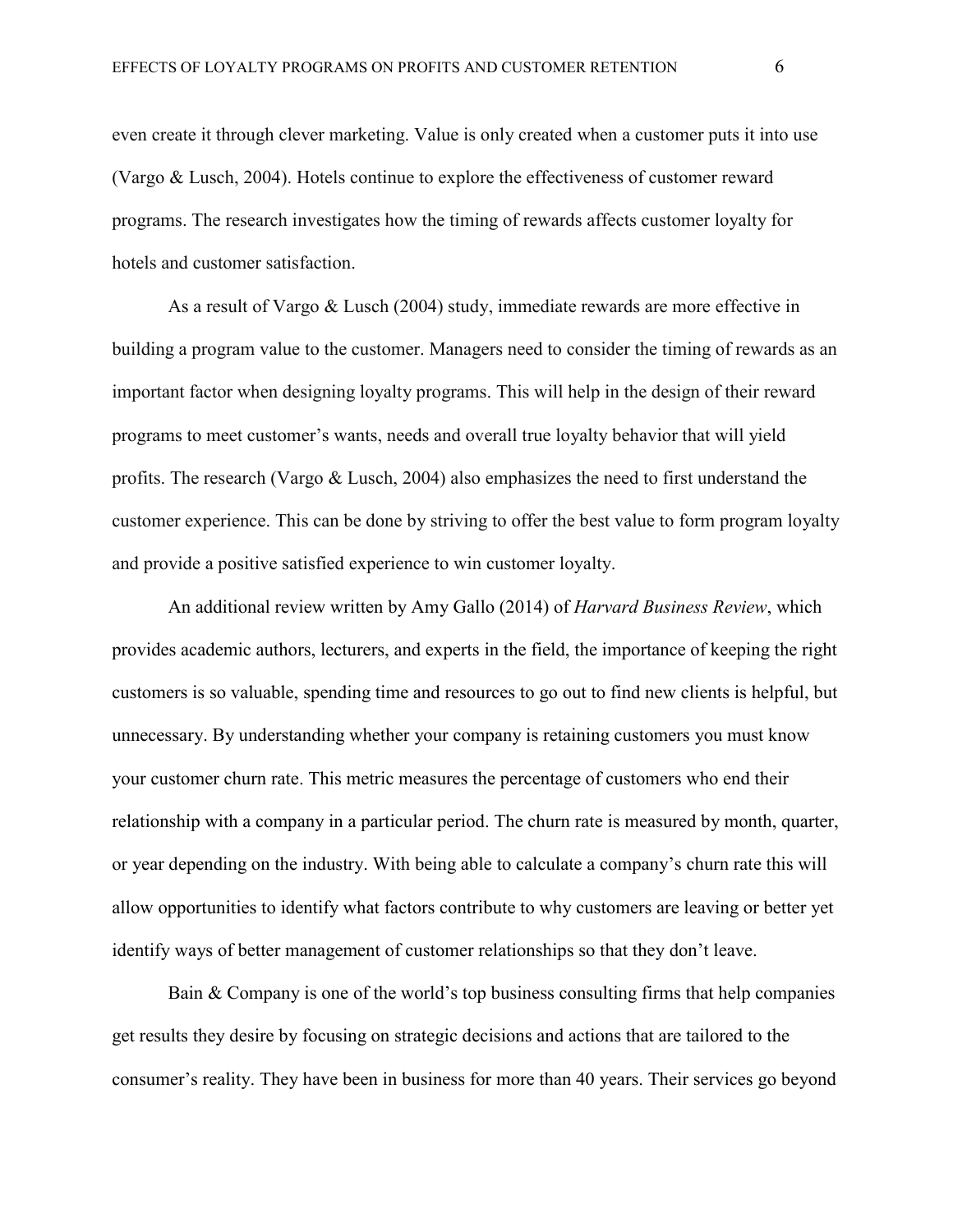financials, they advise global leaders on the most critical issues and opportunities across all industries. Fred Reichheld (n.d.) of Bain & Company is the author of *Loyalty Rules! How Today's Leaders Build Lasting Relationships*? He is also the inventor of the net promoter score, which is a management tool that can be used to gauge the loyalty of a firm's customer relationships. This tool can be used to predict business growth. It has transformed the business world and provides the core measurement for customer experience management programs around the world.

The article, p*rescription for cutting costs,* emphasizes the importance of loyal relationships with customers and other stakeholders. Return customers have the tendency to buy more from a company over time while leading to referring the company to others. Loyal relationships overall is cost saving, the article has a systematic approach to ranking all customer acquisitions on the basis of their loyalty. This can be done by shifting resources towards programs that attract a mix of loyal customers. So that companies do not waste marketing expenses on disloyal customers who won't be around in the long run to pay back the acquisition investment.

The article, *The secret to creating loyalty programs that actually work* (Nideau & Singer, 2014), questions whether loyalty programs pay off for companies that offer them. Discovering that loyalty programs have more of a positive impact especially in the hotel sector. Companies that have developed loyalty programs that succeed and see revenue growth share common characteristics such as integrating loyalty into the full experience. Examples such as integrating payments and mobile technology to make transactions more enjoyable. Using the data, building partnerships and to maximize the difference between perceived value and real cost.

This article will be useful for this research because not only does a business have to grow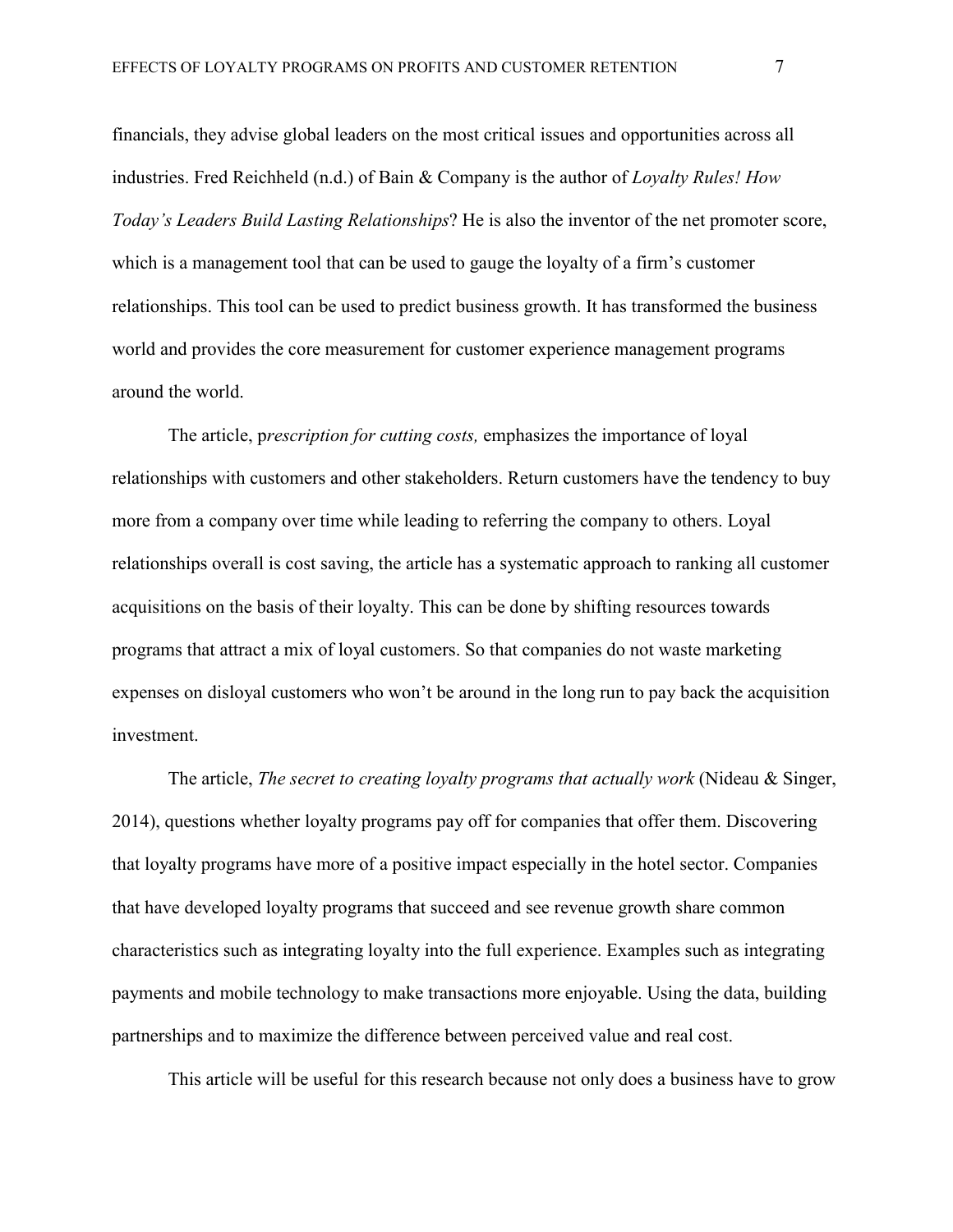their loyalty program they must be involved with the supporting brand, experiences by offering customers smooth and continuous experiences across all mediums such as internet, mobile channels, and etc. "To reap the full benefits of customer loyalty, they must create a differentiated experience, consistent with their brand, to provide a step change in brand preference." as stated by Nideau and Singer (2014).

An empirical study by Roger Hallowell (1996) encourages the influence of relationships between customer satisfaction and customer retention, and between customer retention and profitability. This study's (Hallowell, 1996) analysis provides an indication of the increase in profit resulting from an improvement in customer satisfaction only if the environmental and technological conditions remain essentially stable. Hallowell's (1996) research reliance on OLS regression of cross-sectional data, which is Ordinary Least Squares (OLS) regression. It is used to examine hypothesized relationships (measures of satisfaction, loyalty, and profitability) in which customer satisfaction, customer loyalty, and profitability are related to one another Hallowell, 1996). The study measured perceived program value and active loyalty.

# **Customer Loyalty**

# **Understanding Customer Loyalty**

Customer loyalty is the result of consistently providing positive emotional experiences. It is an indication to which customers are satisfied and in return are devoted to a company's products or services and how strong their likelihood to choose a particular brand over the other competitors. Customer loyalty reflects a customer's willingness to buy from or work with a brand over and over again in which they make continuous purchases, spread positive word of mouth of their experiences and it results into a positive customer experience, customer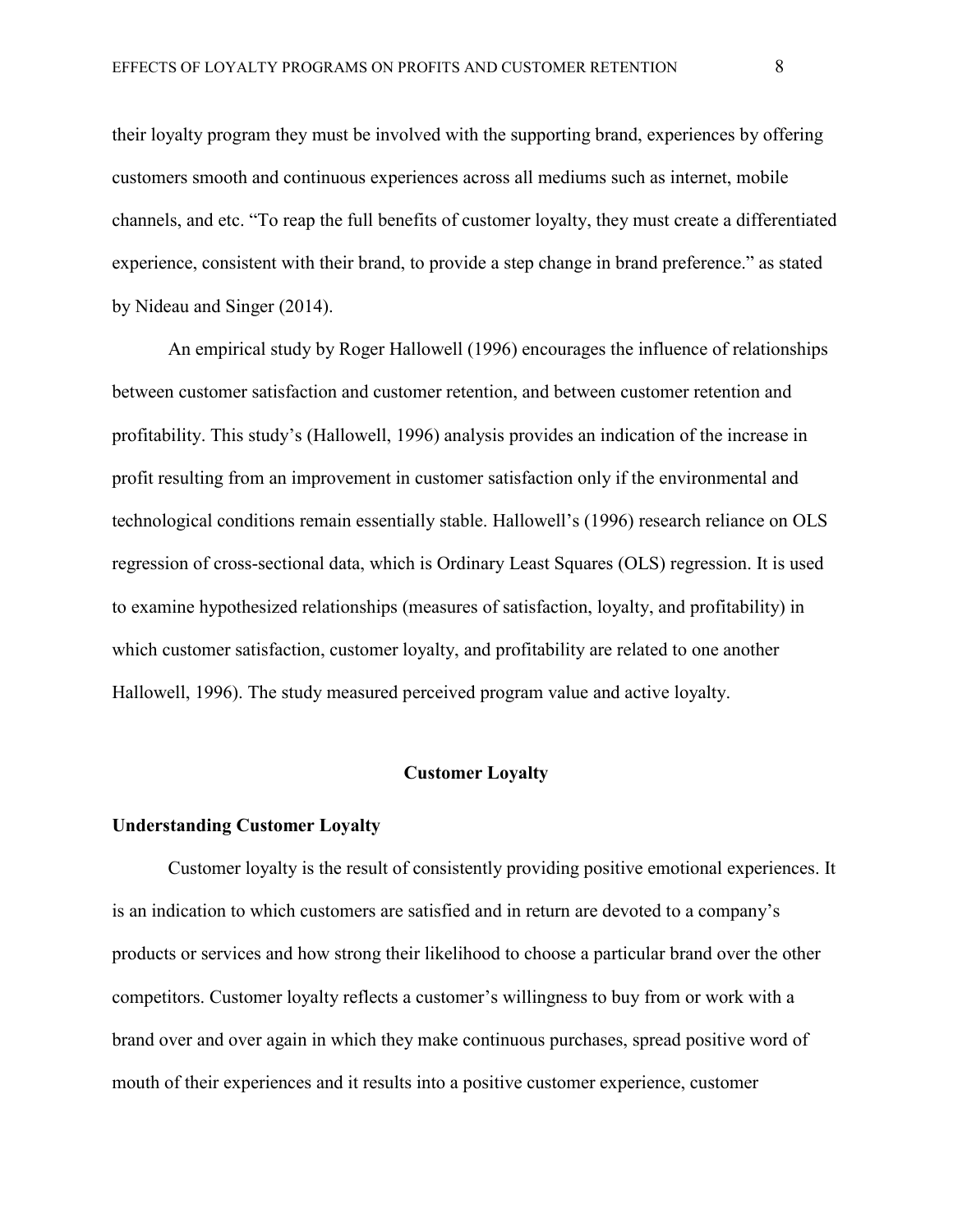satisfaction, and added value to the overall brand (Xie & Chen, 2014). Implementation of customer loyalty initiative must have a way to measure the effectiveness. By knowing the customer retention rate companies can gage how long customers stay with their company and the overall effectiveness of the loyalty initiative.

Customers make decisions of where to spend their time and money. To make a particular business, products, or services as the preferred choice, companies build offers that will differentiate themselves from other competitors, demonstrate exclusivity and value. To measure customer loyalty means to measure the strength of one's relationship between customer and the organization. This can be quite difficult to ask whether a customer is 'loyal' therefore, does not provide a valid measure. Loyalty has been perceived as a two dimensional concept both attitudinal loyalty and behavioral loyalty. Measuring attitude and behaviors make up the concept of loyalty this includes likelihood to recommend products and services to others, likelihood of continuous purchases of products and services, believing that products and services offered by an organization are superior to other competitors, and etc.

#### **Customer Satisfaction**

Satisfaction with a product or service offered by a company has been identified as a key factor for loyalty (Hu, Huang & Chen, 2009). This is due to an emotional bond companies build with customers. Loyalty is built when the physical, emotional and value elements blend into one cohesive experience. Customer satisfaction is the key in creating long-term relationships with current and future customers. Ongoing satisfaction leads to customers placing trust in a business, which is added assurance of their loyalty. Satisfied customers tend to participate and become more involved eventually becoming an advocate and brand ambassadors which is strategically significant due to the fact that not only do they buy more for themselves but also influence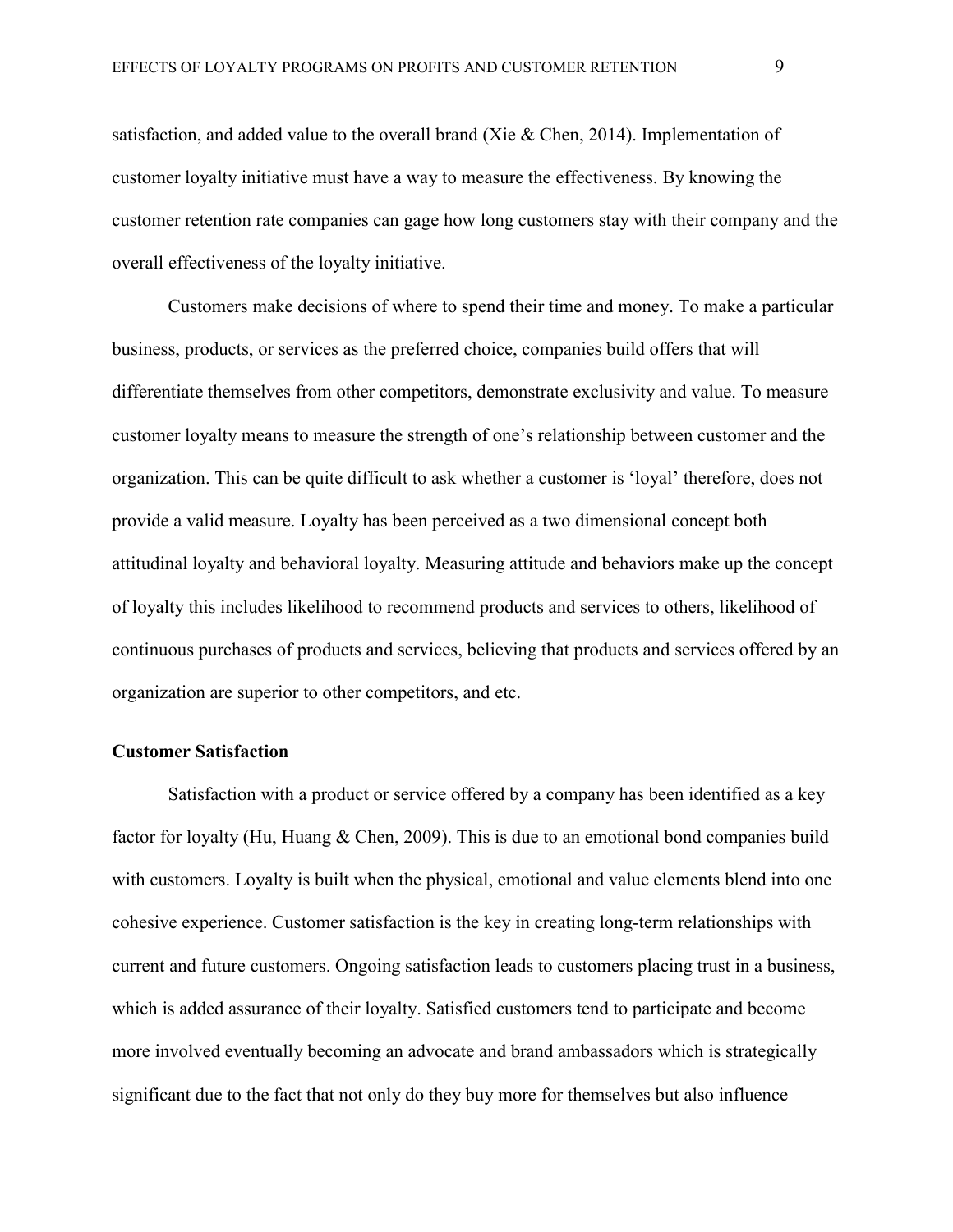others; behaviors and willingness to purchase by endorsing a company's products or services (Kandampully, Zhang, & Bilgihan, 2015).

# **Service Quality**

Service quality is a measure of how well the service level delivered matches customer expectations. Delivering quality service means conforming to customer expectations on a consistent basis (Lewis & Booms, 1983). Customers have a tendency to compare the service they experience with the service they expect. If the experience does not match the expectation, there arises a gap. These gaps can be major hurdles in attempting to deliver a service, which consumers would perceive as being of high quality (Parasuraman, Zeithaml, & Berry, 1985). From a customer relationship management approach, service quality is the basis for attraction and retention. Service Quality must be viewed as a strategic force, but also as the key problem of service marketing management. Service quality is a significant source of sustainable competitive advantage, as it affects the constant improvement of service performance by increasing market share and profit growth (Grubor, Salai, & Lekovic, n.d.).

#### **Profitability**

Customer loyalty and satisfaction are the key elements of business success and profitability. Loyalty in multiple forms whether its word of mouth, relationship continuance, perceived value of one supplier greater than other all create increased profit through enhanced revenues, reduced costs to acquire customers, and lower price sensitivity (Hallowell, 2014). A strong loyalty program encourages existing customers to purchase more frequently, which results in their increase in spending. Retaining loyal customers reduces the necessity of replacing customers while reducing marketing costs.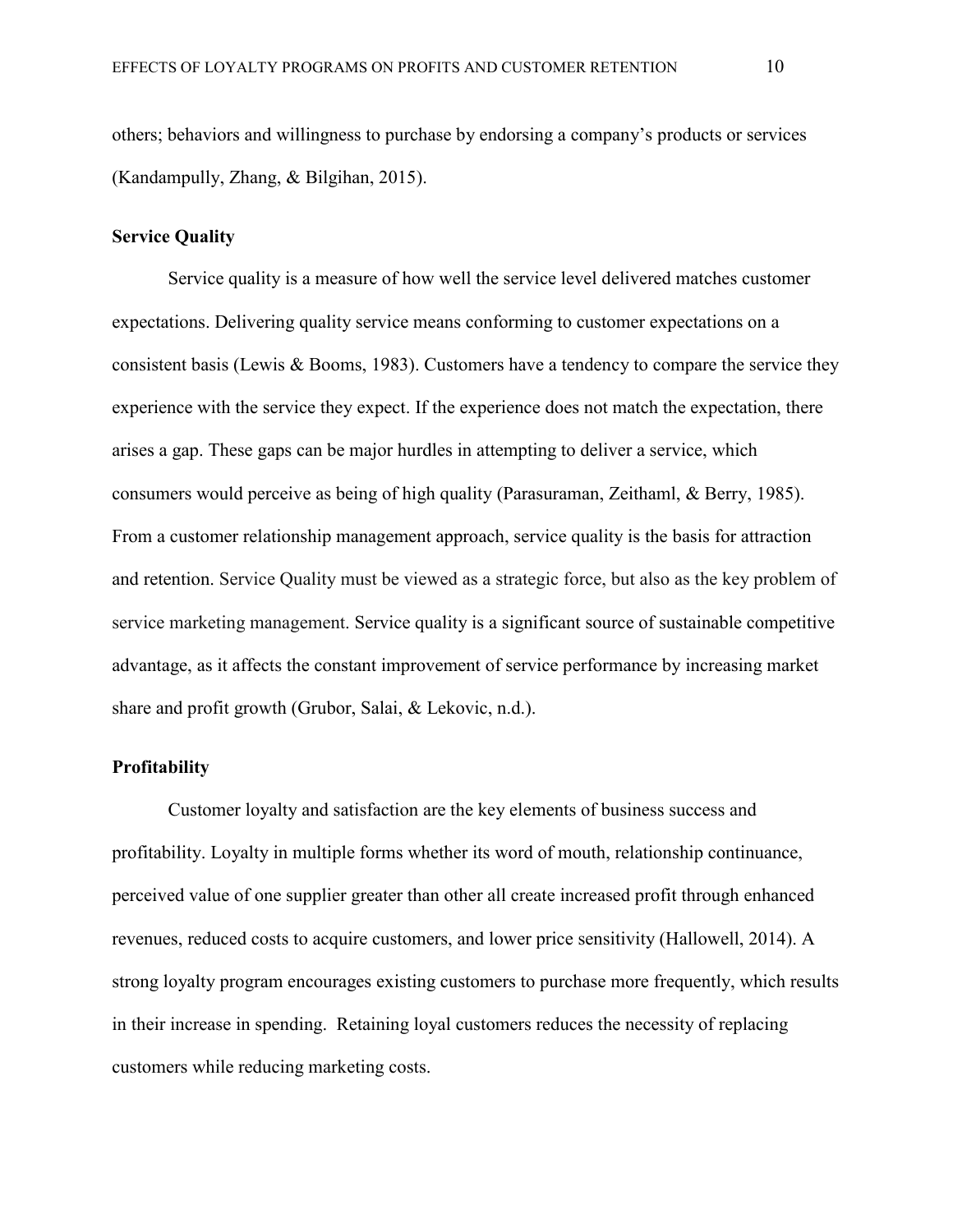#### **Research Methodology**

The research method that would be most appropriate for this study will be an empirical analysis, so that it may yield better opportunities to answer how do loyalty programs increase profits and customer retention. An empirical research is the systematic and scientifically rigorous capture and analysis of experience. Empirical research method follows both an exploratory and experimental methods based in statistics (SchererRath & Ven, 2004).

Research by Lijia Xie and Chih-Chien Chen (2014) provide their analysis of 252 respondents from US domestic tourists using quantitative data collection of online surveys questionnaires. Researchers sent out emails, embedding a link to a brief questionnaire to respondents. Part of their industry investigation included conducting a general idea, of the current hospitality industry loyalty program practices by major hotels. Of the survey results, 50 percent hold a basic membership, 28 percent hold an advanced or elite membership. The respondents on average consumed 12 room-nights in the past year. This in fact results into maintaining a long-term relationship with their favorite loyalty program. The average age of participants is 52 and majority is females. 53 percent of respondents hold an undergraduate degree and report an annual household income above \$80,000 (Xie & Chen, 2014).

# **Research Findings**

The findings did however show financial value towards high-end luxury hotels, overall a positive impact on revenues and occupancy. A factor that did affect profitability was hotel location. The research provided strong empirical support towards hotel's firm investment in loyalty programs pay off. Hotel Loyalty Programs Intercontinental Priority and Wyndham Rewards indicated strong financial values due to program rewards and partnerships with affiliated credit cards.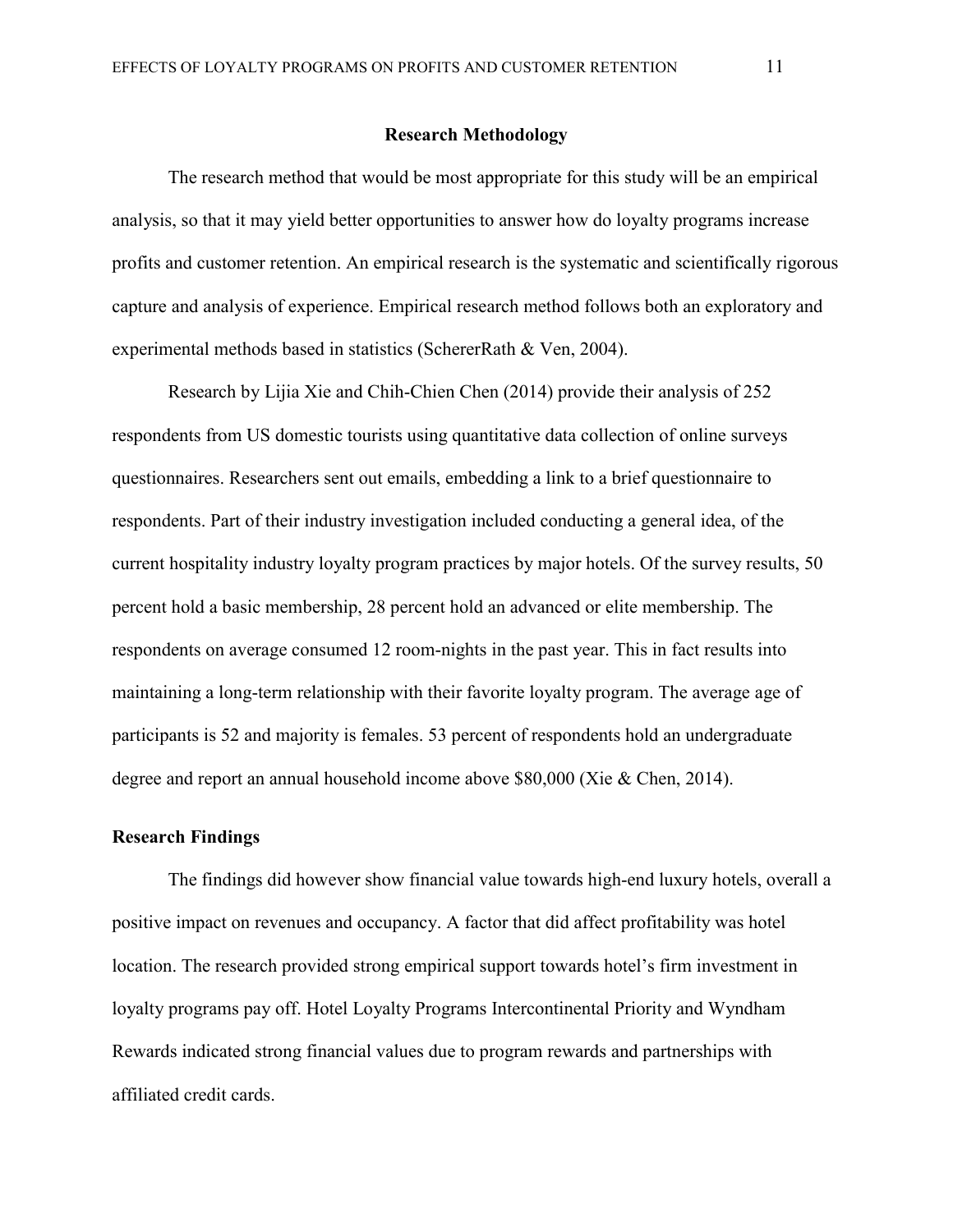#### **Future Research Opportunities**

Future research opportunities that can be further discussed to understand the effects of loyalty programs has on profits and customer retention are the following:

- 1. Emerging trends and the impact of new technologies. (Breugelmans et al., 2015)
- 2. The effects of partnership loyalty programs, whether it attracts a broader customer base and higher participation rates. (Breugelmans et al., 2015)
- 3. Further exploring the implications for the design of a successful customer loyalty program. (De Wulf et al., 2003)

Further exploring emerging trends and the impact of new technologies rather than traditional forms will provide further discussion into what implications may come about with social media, internet technology, and mobile platforms. This will allow opportunities for convenience for both company and participant to gain knowledge. Partnership loyalty programs include multiple firms that have joint programs where members may earn and redeem awards or points from participation. The rationale behind this concept is to lower cost, attract a variety of customers and increase participation. Structure and design of loyalty programs are components to further research. Rewards structure, member requirements, program communication, and etc. all contribute to increasing participation. This overall determines the perceived quality where now customers become more selective.

# **Conclusion**

In conclusion, although much research has been conducted in the effectiveness of customer loyalty, customer retention in relations to company profitability, not all loyalty programs is successful. There have been constant arguments that loyalty programs generate negative business cash flow, there is not one loyalty program that fits all. For a loyalty program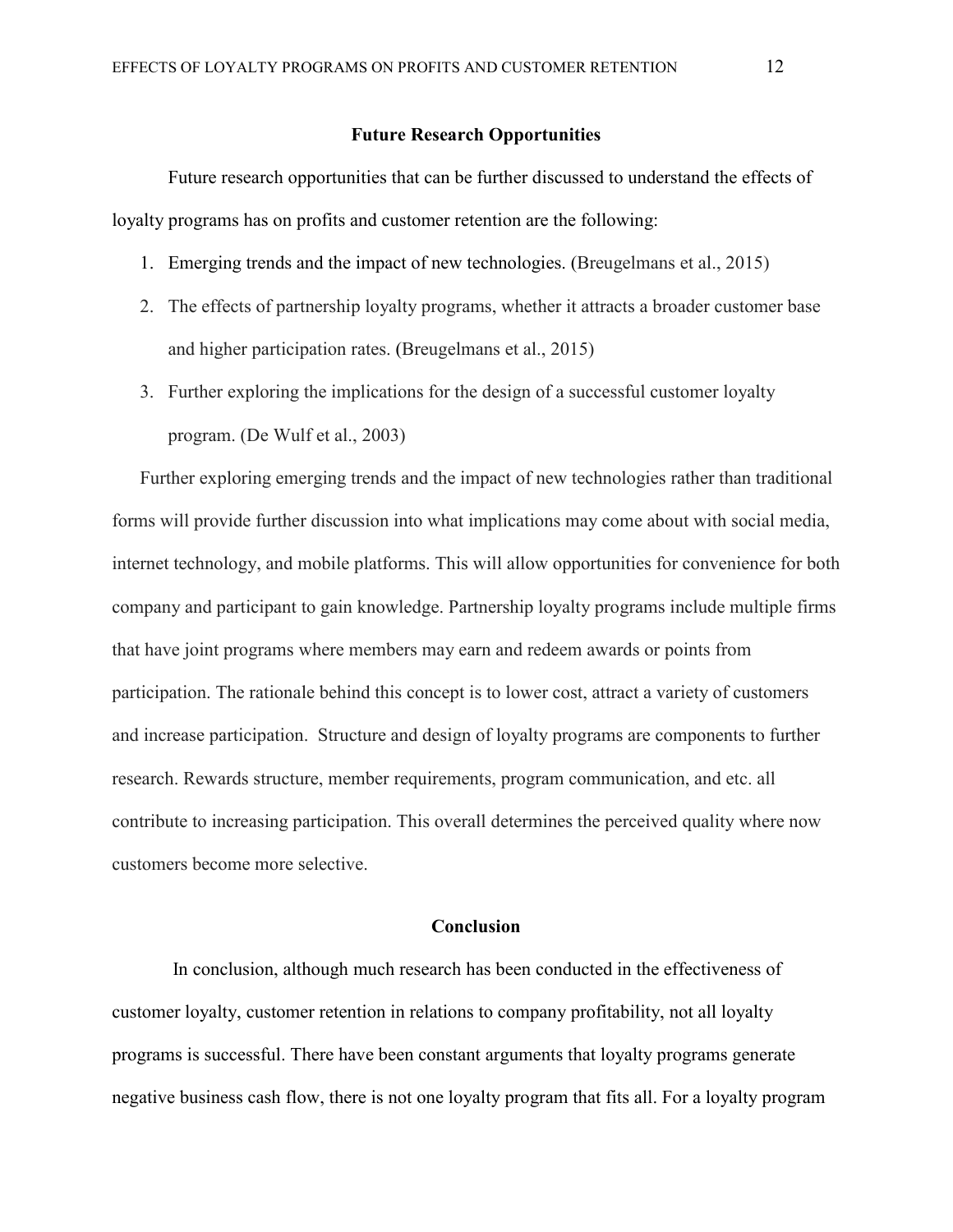to be successful it must create a convenient consistent experience that provides added value. Loyalty programs were made to maintain customer loyalty, it is imperative that managers pay attention to designing a loyalty scheme that improve their value chain of products or services, focuses on their target customers, due to the fact that many other competitors may provide the same kind of loyalty program.

Although loyalty programs can be difficult to launch due to costs, it should be maintained and as part of a company's long term commitment. The results for this hypothesis indicate that loyalty programs have a positive impact and in fact produce profitability because of customer retention. Customer loyalty increases profits by encouraging repeat business, generating referrals, reducing operating costs and lowering customer acquisition costs. Loyalty Programs should be viewed as a marketing tool or defensive strategy because after all, loyalty scheme can succeed where customers get the loyalty program right and perceived as good value resulting in loyalty programs as financially valuable. (Hu, Huang & Chen, 2009).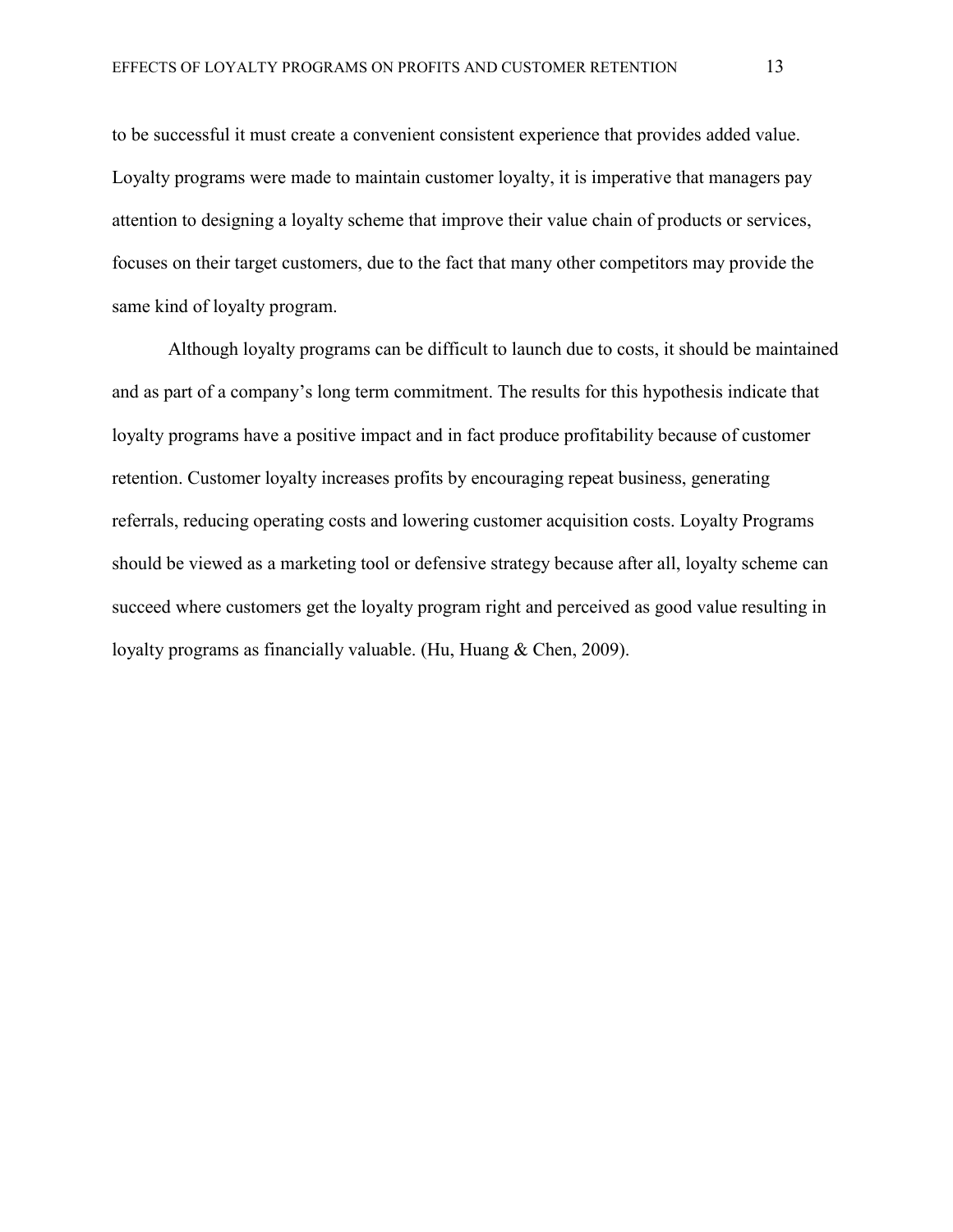#### **References**

- Allen, D. R. (2004). *Customer satisfaction research management: A comprehensive guide to integrating customer loyalty and satisfaction metrics in the management of complex organizations*. Asq Press.
- Breugelmans, E., Bijmolt, T. H., Zhang, J., Basso, L. J., Dorotic, M., Kopalle, P., & Wünderlich, N. V. (2015). Advancing research on loyalty programs: a future research agenda. *Marketing Letters*, *26*(2), 127-139.

Butscher, S. (2002). Customer Clubs and Loyalty Programmes: A Practical Guide, Gower.

- De Wulf, K., Odekerken-Schröder, G., De Canniére, M.H. & Van Oppen, C. (2003) What Drives Consumer Participation to Loyalty Programs?, Journal of Relationship Marketing, 2:1-2, 69-83, doi: [10.1300/J366v02n01\\_05](https://doi.org/10.1300/J366v02n01_05)
- Etikan, I., Musa, S. A., & Alkassim, R. S. (2016). Comparison of convenience sampling and purposive sampling. *American Journal of Theoretical and Applied Statistics*, *5*(1), 1-4. doi: 10.11648/j.ajtas.20160501.11
- Gallo, A. (2014 October 29) *The* Value of Keeping the Right Customers. *Harvard Business Review.* Retrieved from: [https://hbr.org/2014/10/the-value-of-keeping-the-right](https://hbr.org/2014/10/the-value-of-keeping-the-right-customers)[customers](https://hbr.org/2014/10/the-value-of-keeping-the-right-customers)
- Grubor, A., Salai, S. & Lekovic, B. (n.d.) Service Quality as a Factor of Marketing Competitiveness Retrieved From:<http://www.asecu.gr/files/RomaniaProceedings/29.pdf>
- Hallowell, R. (1996). The relationships of customer satisfaction, customer loyalty, and profitability: An empirical study. *International Journal of Service Industry Management, 7*(4), 27-42. doi:10.1108/09564239610129931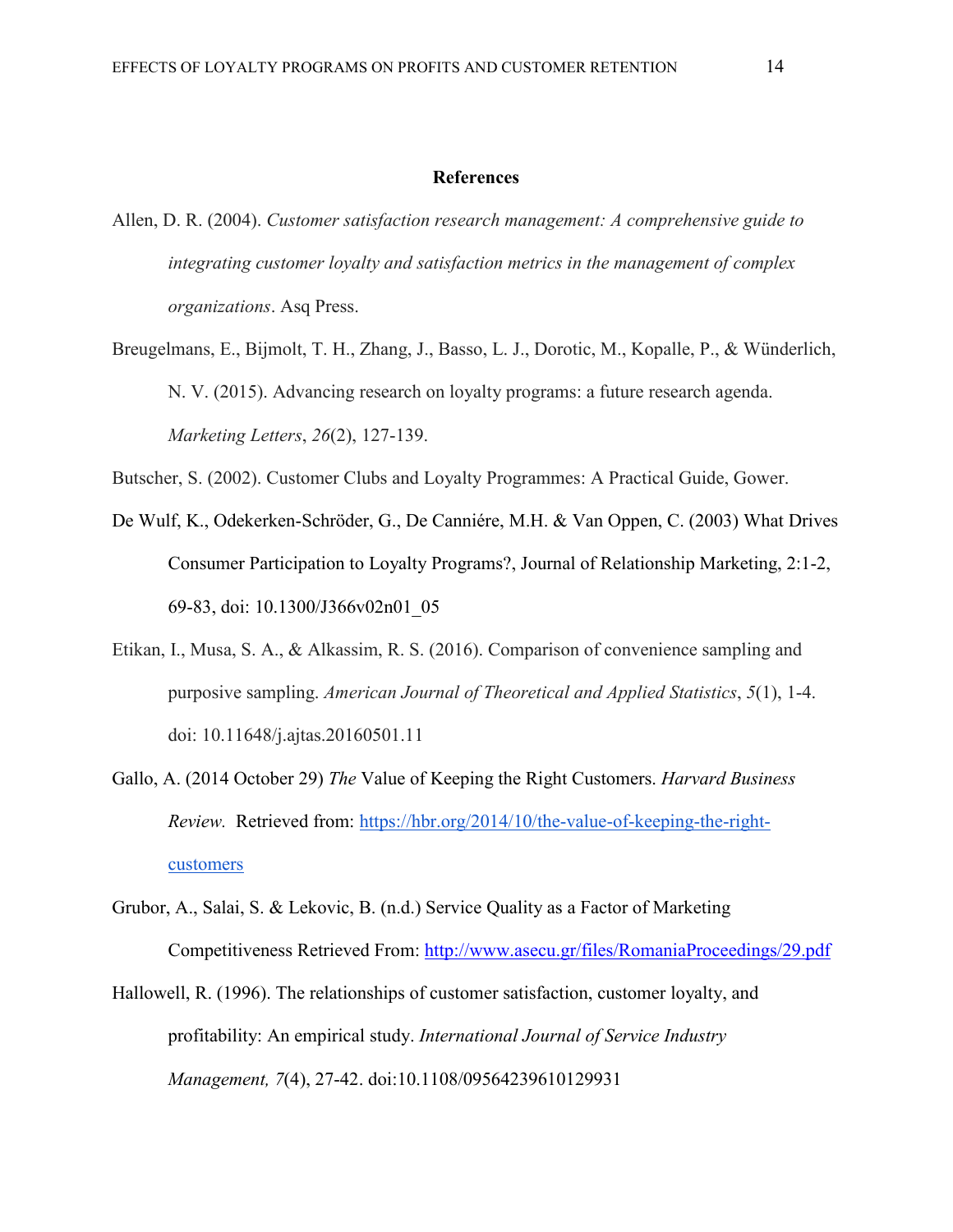- Hu, H.H., Huang, C.T. & Chen, P.T. (2009). Do reward programs truly build loyalty for lodging industry? *International Journal of Hospitality Management*, 29(1), 128-135
- Kandampully, J., Zhang, T., & Bilgihan, A. (2015). Customer loyalty: A review and future directions with a special focus on the hospitality industry. *International Journal of Contemporary Hospitality Management,27*(3), 379-414. doi:10.1108/IJCHM-03-2014- 0151
- Leventhal, R. C. (Ed.). (2006). *Customer Loyalty, Retention, and Customer Relationship Management. Journal of Consumer Marketing, Volume 23*. Emerald Group Publishing.
- Lewis, M. (2004), "The influence of loyalty programs and short-term promotions on customer retention", *Journal of Marketing Research*, Vol. 41 No. 3, pp. 281-292.
- Oh, H., 1999. Service quality, customer satisfaction, and customer value: a holistic perspective. International Journal of Hospitality Management 18, 67–82.
- Reichheld, F. (n.d.) *Prescription* for Cutting Costs. Bain & Company. Retrieved from: [http://www.bain.com/Images/BB\\_Prescription\\_cutting\\_costs.pdf](http://www.bain.com/Images/BB_Prescription_cutting_costs.pdf)
- SchererRath, M., & Ven, J. (2004). *Empirical research and normativity in theology*. Leiden: Brill Academic. (2004). Retrieved December 7, 2018.
- Sigala, M. (2004). Integrating customer relationship management in hotel operations: managerial and operational implications. *International Journal of Hospitality Management*, *24*(3), 391-413.
- Nideau, M.C. & Singer, M. (2014 March 21). The Secrets To Creating Loyalty Programs That Actually Work. *Business Insider*. Retrieved from:

<http://www.businessinsider.com/effective-loyalty-programs-2014-3>